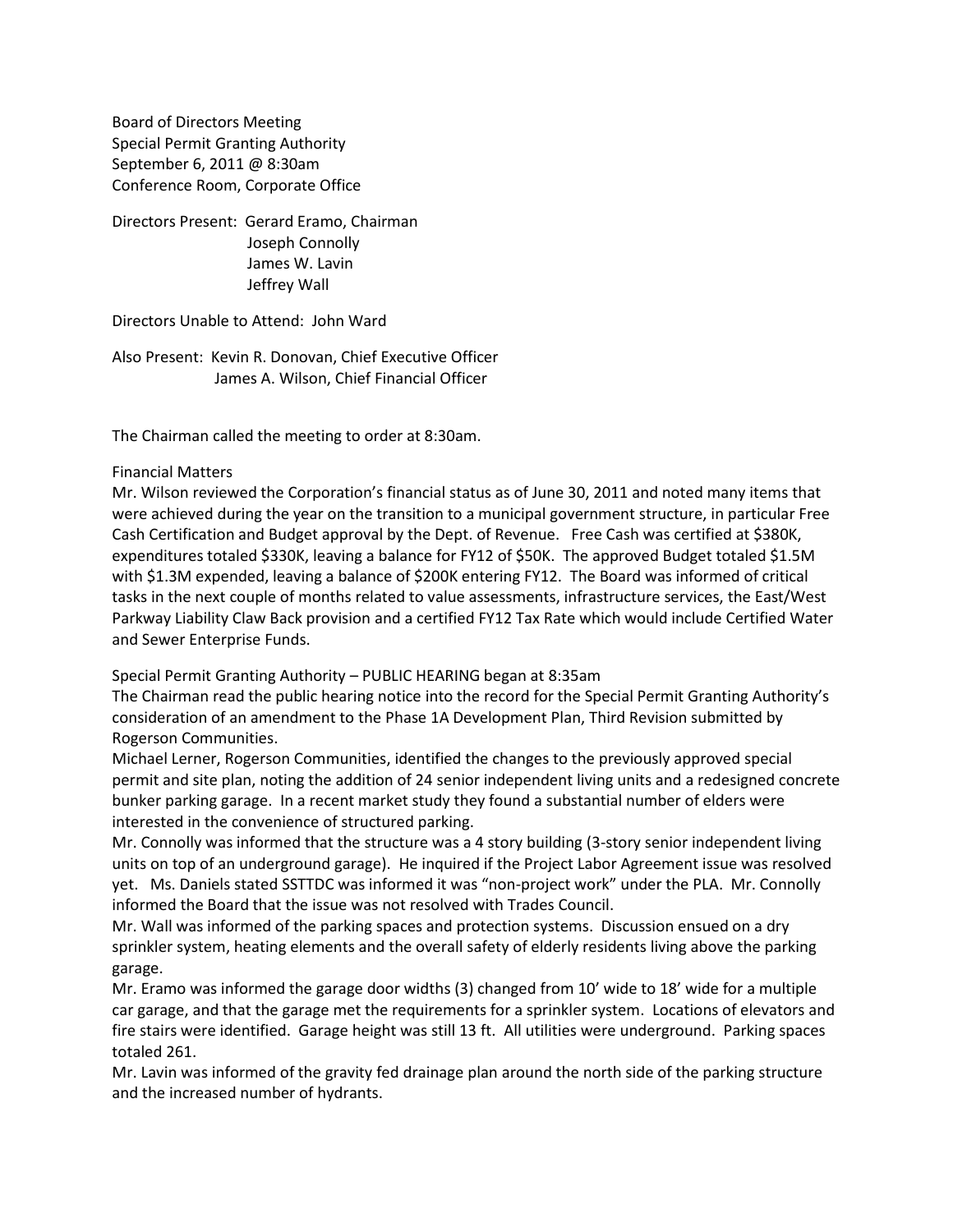# There were no public hearing comments on the Phase 1A Development Plan Revision. **VOTED: Motion of Jeffrey Wall, seconded by James Lavin, to close the Public Hearing Unanimous vote**

The Hearing closed at 8:55am

#### Board Measure 11-051 Phase 1A Development Plan Amendment to Third Revision

**VOTED: Motion of James Lavin, seconded by Jeffrey Wall, to approve, with conditions, the Amendment to the Third Revision of the Phase 1A Development Plan submitted by Rogerson Communities dated July 18, 2011. All conditions of the approval shall be as noted in the Decision to be recorded with the Norfolk County Registry of Deeds**

## **2-2 vote Directors Connolly and Eramo opposed**

The motion failed and the application was deemed denied without prejudice

## PUBLIC HEARING 8:36AM – Rice SouthField LLC Major Plan Change

It was determined that the Special Permit Granting Authority could not consider the application for a major plan change to Rice SouthField LLC's previously approved Joint Site Plan and Special Permit application due to the denial of the Phase 1A Development Plan amendment.

### Town of Rockland Memorandum of Agreement

The Board received the Memorandum of Agreement between the Rockland Selectmen/Conservation Commission and SSTTDC, drafted by Rockland Town Counsel and recommended by Mr. Donovan in their Board packets. The agreement was in connection with off-site mitigation of conservation land related to the East West Parkway project.

#### Board Measure 11-054 Town of Rockland MOA

## **VOTED: Motion of Jeffrey Wall, seconded by Joseph Connolly, to ratify the approval of the Memorandum of Agreement by and between the Town of Rockland and SSTTDC with respect to the Conservation Land issues as noted herein Unanimous vote**

#### SouthField Fall Festival

Discussion ensued on the request for a One Day Beer and Malt Beverage License. Mr. Connolly inquired how many people were expected to attend the open house event. Seeing as no one could answer the question, Mr. Connolly requested Board consideration to amend the motion on a one day liquor license to require the applicant to pay for a police detail.

## Board Measure 11-052 – One Day Wine and Malt License

**VOTED: Motion of Joseph Connolly, seconded by Jeffrey Wall, as per M.G.L. Chapter 138 and the rules made thereunder, and section 37, sub-section 6 (w) of Chapter 303 of the Acts of 2008, Robert Lucente, Peak Organic Brewing Company is hereby granted a one day license to sell, store, pour and consume Wine and Malt beverages on September 24, 2011 between the hours of 11am and 3pm at the Southfield Fall Festival. Police Detail is required, to be paid by applicant. Unanimous vote**

## Board Measure 11-053 – Food Vendor Permits

**VOTED: Motion of Jeffrey Wall, seconded by James Lavin, in accordance with the provisions of NAS South Weymouth General Municipal Codes, Section 7.2 Regulation of Food Vendors and Amendments and additions thereto, Permits are granted to the following food Establishments for September 24, 2011 between the hours of 11am and 3pm at the SouthField Fall Festival: Tennessee BBQ, Heidi**